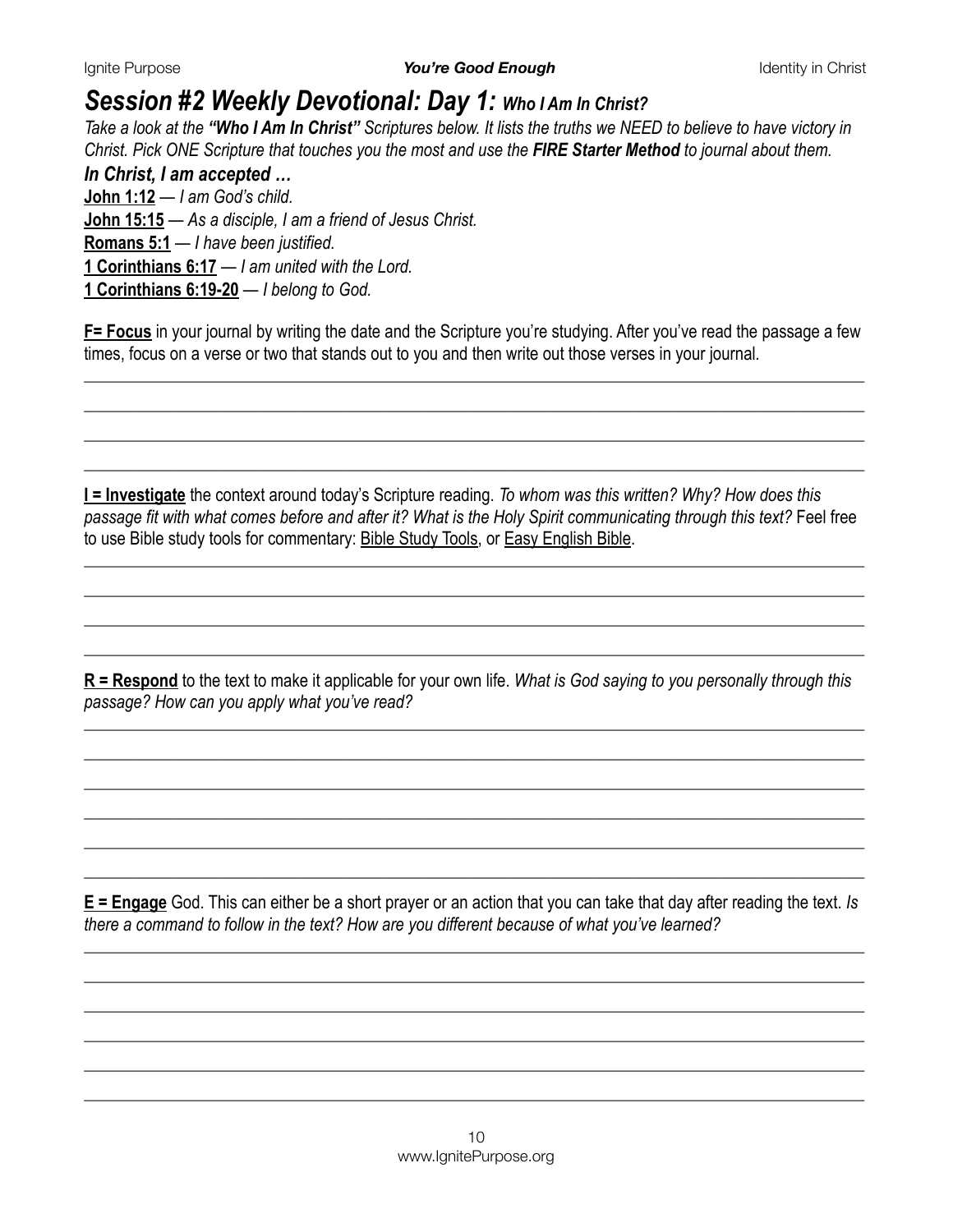## *Session #2 Weekly Devotional: Day 2: Who I Am In Christ?*

*Take a look at the "Who I Am In Christ" Scriptures below. It lists the truths we NEED to believe to have victory in Christ. Pick ONE Scripture that touches you the most and use the FIRE Starter Method to journal about them.* 

*In Christ, I am secure …* **[Romans 8:1-2](https://www.biblegateway.com/passage/?search=Romans+8%3A1-2&version=NIV)** — *I am free from condemnation.*  **[Romans 8:28](https://www.biblegateway.com/passage/?search=Romans+8%3A28&version=NIV)** — *God works for my good in all things.*  **[Romans 8:31-39](https://www.biblegateway.com/passage/?search=Romans+8%3A31-39&version=NIV)** — *I am free from any condemnation.*  **[2 Corinthians 1:21-22](https://www.biblegateway.com/passage/?search=2+Corinthians+1%3A21-22&version=NIV)** — *I have been anointed by God.*  **[1 John 5:18](https://www.biblegateway.com/passage/?search=1+John+5%3A18&version=NIV)** — *The evil one cannot touch me.*

**F= Focus** in your journal by writing the date and the Scripture you're studying. After you've read the passage a few times, focus on a verse or two that stands out to you and then write out those verses in your journal*.*

*\_\_\_\_\_\_\_\_\_\_\_\_\_\_\_\_\_\_\_\_\_\_\_\_\_\_\_\_\_\_\_\_\_\_\_\_\_\_\_\_\_\_\_\_\_\_\_\_\_\_\_\_\_\_\_\_\_\_\_\_\_\_\_\_\_\_\_\_\_\_\_\_\_\_\_\_\_\_\_\_\_\_\_\_\_\_\_\_\_\_\_\_\_\_\_\_\_\_\_\_ \_\_\_\_\_\_\_\_\_\_\_\_\_\_\_\_\_\_\_\_\_\_\_\_\_\_\_\_\_\_\_\_\_\_\_\_\_\_\_\_\_\_\_\_\_\_\_\_\_\_\_\_\_\_\_\_\_\_\_\_\_\_\_\_\_\_\_\_\_\_\_\_\_\_\_\_\_\_\_\_\_\_\_\_\_\_\_\_\_\_\_\_\_\_\_\_\_\_\_\_ \_\_\_\_\_\_\_\_\_\_\_\_\_\_\_\_\_\_\_\_\_\_\_\_\_\_\_\_\_\_\_\_\_\_\_\_\_\_\_\_\_\_\_\_\_\_\_\_\_\_\_\_\_\_\_\_\_\_\_\_\_\_\_\_\_\_\_\_\_\_\_\_\_\_\_\_\_\_\_\_\_\_\_\_\_\_\_\_\_\_\_\_\_\_\_\_\_\_\_\_ \_\_\_\_\_\_\_\_\_\_\_\_\_\_\_\_\_\_\_\_\_\_\_\_\_\_\_\_\_\_\_\_\_\_\_\_\_\_\_\_\_\_\_\_\_\_\_\_\_\_\_\_\_\_\_\_\_\_\_\_\_\_\_\_\_\_\_\_\_\_\_\_\_\_\_\_\_\_\_\_\_\_\_\_\_\_\_\_\_\_\_\_\_\_\_\_\_\_\_\_* 

**I = Investigate** the context around today's Scripture reading. *To whom was this written? Why? How does this passage fit with what comes before and after it? What is the Holy Spirit communicating through this text?* Feel free to use Bible study tools for commentary: [Bible Study Tools](https://www.biblestudytools.com/), or [Easy English Bible.](https://www.easyenglish.bible/)

*\_\_\_\_\_\_\_\_\_\_\_\_\_\_\_\_\_\_\_\_\_\_\_\_\_\_\_\_\_\_\_\_\_\_\_\_\_\_\_\_\_\_\_\_\_\_\_\_\_\_\_\_\_\_\_\_\_\_\_\_\_\_\_\_\_\_\_\_\_\_\_\_\_\_\_\_\_\_\_\_\_\_\_\_\_\_\_\_\_\_\_\_\_\_\_\_\_\_\_\_ \_\_\_\_\_\_\_\_\_\_\_\_\_\_\_\_\_\_\_\_\_\_\_\_\_\_\_\_\_\_\_\_\_\_\_\_\_\_\_\_\_\_\_\_\_\_\_\_\_\_\_\_\_\_\_\_\_\_\_\_\_\_\_\_\_\_\_\_\_\_\_\_\_\_\_\_\_\_\_\_\_\_\_\_\_\_\_\_\_\_\_\_\_\_\_\_\_\_\_\_ \_\_\_\_\_\_\_\_\_\_\_\_\_\_\_\_\_\_\_\_\_\_\_\_\_\_\_\_\_\_\_\_\_\_\_\_\_\_\_\_\_\_\_\_\_\_\_\_\_\_\_\_\_\_\_\_\_\_\_\_\_\_\_\_\_\_\_\_\_\_\_\_\_\_\_\_\_\_\_\_\_\_\_\_\_\_\_\_\_\_\_\_\_\_\_\_\_\_\_\_ \_\_\_\_\_\_\_\_\_\_\_\_\_\_\_\_\_\_\_\_\_\_\_\_\_\_\_\_\_\_\_\_\_\_\_\_\_\_\_\_\_\_\_\_\_\_\_\_\_\_\_\_\_\_\_\_\_\_\_\_\_\_\_\_\_\_\_\_\_\_\_\_\_\_\_\_\_\_\_\_\_\_\_\_\_\_\_\_\_\_\_\_\_\_\_\_\_\_\_\_* 

**R = Respond** to the text to make it applicable for your own life. *What is God saying to you personally through this passage? How can you apply what you've read?* 

*\_\_\_\_\_\_\_\_\_\_\_\_\_\_\_\_\_\_\_\_\_\_\_\_\_\_\_\_\_\_\_\_\_\_\_\_\_\_\_\_\_\_\_\_\_\_\_\_\_\_\_\_\_\_\_\_\_\_\_\_\_\_\_\_\_\_\_\_\_\_\_\_\_\_\_\_\_\_\_\_\_\_\_\_\_\_\_\_\_\_\_\_\_\_\_\_\_\_\_\_ \_\_\_\_\_\_\_\_\_\_\_\_\_\_\_\_\_\_\_\_\_\_\_\_\_\_\_\_\_\_\_\_\_\_\_\_\_\_\_\_\_\_\_\_\_\_\_\_\_\_\_\_\_\_\_\_\_\_\_\_\_\_\_\_\_\_\_\_\_\_\_\_\_\_\_\_\_\_\_\_\_\_\_\_\_\_\_\_\_\_\_\_\_\_\_\_\_\_\_\_ \_\_\_\_\_\_\_\_\_\_\_\_\_\_\_\_\_\_\_\_\_\_\_\_\_\_\_\_\_\_\_\_\_\_\_\_\_\_\_\_\_\_\_\_\_\_\_\_\_\_\_\_\_\_\_\_\_\_\_\_\_\_\_\_\_\_\_\_\_\_\_\_\_\_\_\_\_\_\_\_\_\_\_\_\_\_\_\_\_\_\_\_\_\_\_\_\_\_\_\_ \_\_\_\_\_\_\_\_\_\_\_\_\_\_\_\_\_\_\_\_\_\_\_\_\_\_\_\_\_\_\_\_\_\_\_\_\_\_\_\_\_\_\_\_\_\_\_\_\_\_\_\_\_\_\_\_\_\_\_\_\_\_\_\_\_\_\_\_\_\_\_\_\_\_\_\_\_\_\_\_\_\_\_\_\_\_\_\_\_\_\_\_\_\_\_\_\_\_\_\_ \_\_\_\_\_\_\_\_\_\_\_\_\_\_\_\_\_\_\_\_\_\_\_\_\_\_\_\_\_\_\_\_\_\_\_\_\_\_\_\_\_\_\_\_\_\_\_\_\_\_\_\_\_\_\_\_\_\_\_\_\_\_\_\_\_\_\_\_\_\_\_\_\_\_\_\_\_\_\_\_\_\_\_\_\_\_\_\_\_\_\_\_\_\_\_\_\_\_\_\_ \_\_\_\_\_\_\_\_\_\_\_\_\_\_\_\_\_\_\_\_\_\_\_\_\_\_\_\_\_\_\_\_\_\_\_\_\_\_\_\_\_\_\_\_\_\_\_\_\_\_\_\_\_\_\_\_\_\_\_\_\_\_\_\_\_\_\_\_\_\_\_\_\_\_\_\_\_\_\_\_\_\_\_\_\_\_\_\_\_\_\_\_\_\_\_\_\_\_\_\_* 

**E = Engage** God. This can either be a short prayer or an action that you can take that day after reading the text. *Is there a command to follow in the text? How are you different because of what you've learned?*

*\_\_\_\_\_\_\_\_\_\_\_\_\_\_\_\_\_\_\_\_\_\_\_\_\_\_\_\_\_\_\_\_\_\_\_\_\_\_\_\_\_\_\_\_\_\_\_\_\_\_\_\_\_\_\_\_\_\_\_\_\_\_\_\_\_\_\_\_\_\_\_\_\_\_\_\_\_\_\_\_\_\_\_\_\_\_\_\_\_\_\_\_\_\_\_\_\_\_\_\_ \_\_\_\_\_\_\_\_\_\_\_\_\_\_\_\_\_\_\_\_\_\_\_\_\_\_\_\_\_\_\_\_\_\_\_\_\_\_\_\_\_\_\_\_\_\_\_\_\_\_\_\_\_\_\_\_\_\_\_\_\_\_\_\_\_\_\_\_\_\_\_\_\_\_\_\_\_\_\_\_\_\_\_\_\_\_\_\_\_\_\_\_\_\_\_\_\_\_\_\_ \_\_\_\_\_\_\_\_\_\_\_\_\_\_\_\_\_\_\_\_\_\_\_\_\_\_\_\_\_\_\_\_\_\_\_\_\_\_\_\_\_\_\_\_\_\_\_\_\_\_\_\_\_\_\_\_\_\_\_\_\_\_\_\_\_\_\_\_\_\_\_\_\_\_\_\_\_\_\_\_\_\_\_\_\_\_\_\_\_\_\_\_\_\_\_\_\_\_\_\_ \_\_\_\_\_\_\_\_\_\_\_\_\_\_\_\_\_\_\_\_\_\_\_\_\_\_\_\_\_\_\_\_\_\_\_\_\_\_\_\_\_\_\_\_\_\_\_\_\_\_\_\_\_\_\_\_\_\_\_\_\_\_\_\_\_\_\_\_\_\_\_\_\_\_\_\_\_\_\_\_\_\_\_\_\_\_\_\_\_\_\_\_\_\_\_\_\_\_\_\_ \_\_\_\_\_\_\_\_\_\_\_\_\_\_\_\_\_\_\_\_\_\_\_\_\_\_\_\_\_\_\_\_\_\_\_\_\_\_\_\_\_\_\_\_\_\_\_\_\_\_\_\_\_\_\_\_\_\_\_\_\_\_\_\_\_\_\_\_\_\_\_\_\_\_\_\_\_\_\_\_\_\_\_\_\_\_\_\_\_\_\_\_\_\_\_\_\_\_\_\_ \_\_\_\_\_\_\_\_\_\_\_\_\_\_\_\_\_\_\_\_\_\_\_\_\_\_\_\_\_\_\_\_\_\_\_\_\_\_\_\_\_\_\_\_\_\_\_\_\_\_\_\_\_\_\_\_\_\_\_\_\_\_\_\_\_\_\_\_\_\_\_\_\_\_\_\_\_\_\_\_\_\_\_\_\_\_\_\_\_\_\_\_\_\_\_\_\_\_\_\_*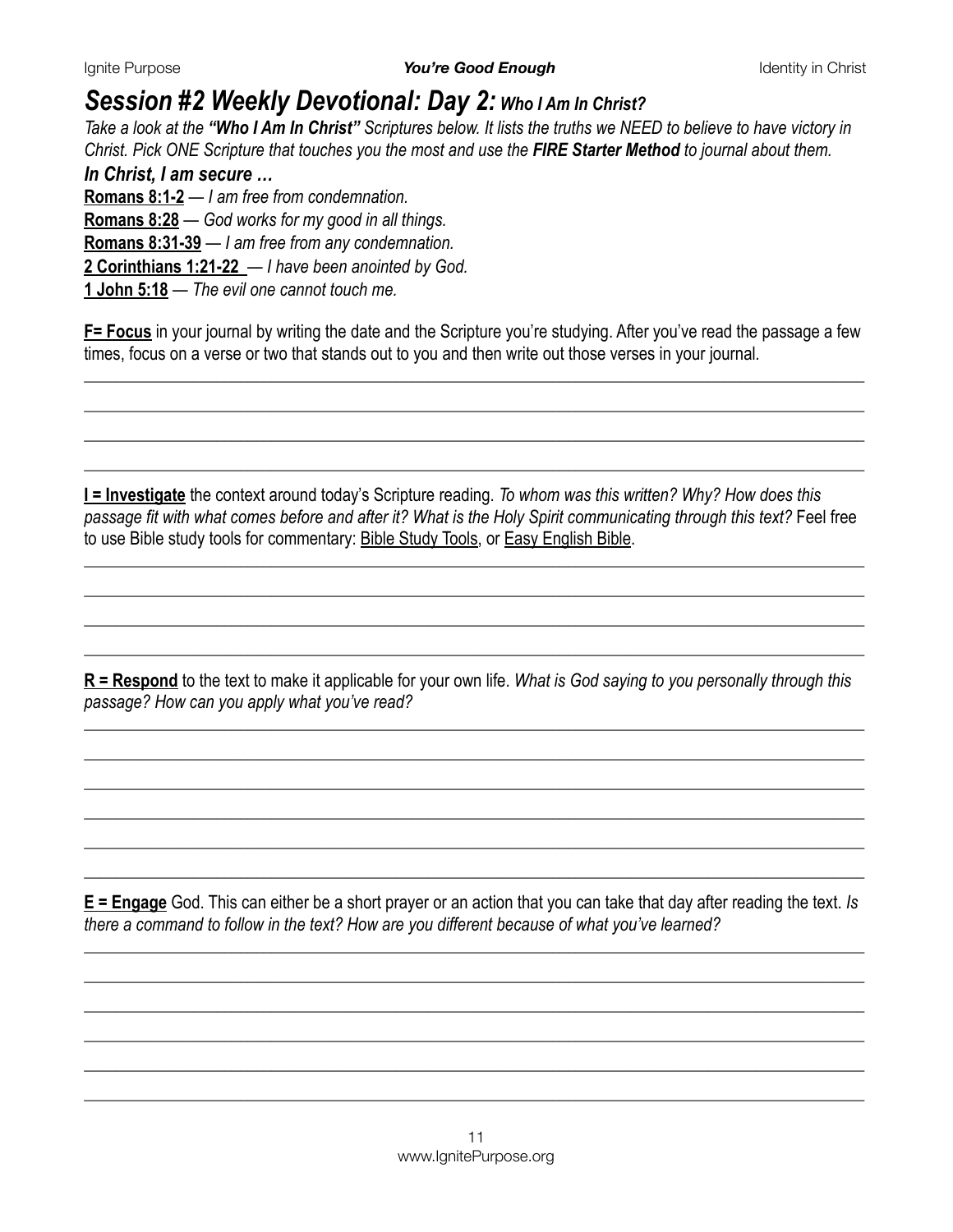# *Session #2 Weekly Devotional: Day 3: Who I Am In Christ?*

*Take a look at the "Who I Am In Christ" Scriptures below. It lists the truths we NEED to believe to have victory in Christ. Pick ONE Scripture that touches you the most and use the FIRE Starter Method to journal about them.* 

### *In Christ, I am significant …*

**[John 15:5](https://www.biblegateway.com/passage/?search=John+15%3A5&version=NIV)** — *I am a branch of Jesus Christ, the true vine.*  **[John 15:16](https://www.biblegateway.com/passage/?search=John+15%3A16&version=NIV)** — *I have been chosen to bear fruit.*  **[1 Corinthians 3:16](https://www.biblegateway.com/passage/?search=1+Corinthians+3%3A16&version=NIV)** — *I am God's temple.*  **[2 Corinthians 5:17-21](https://www.biblegateway.com/passage/?search=2+Corinthians+5%3A17-21&version=NIV)** — *I am a minister of reconciliation.* 

**F= Focus** in your journal by writing the date and the Scripture you're studying. After you've read the passage a few times, focus on a verse or two that stands out to you and then write out those verses in your journal*.*

*\_\_\_\_\_\_\_\_\_\_\_\_\_\_\_\_\_\_\_\_\_\_\_\_\_\_\_\_\_\_\_\_\_\_\_\_\_\_\_\_\_\_\_\_\_\_\_\_\_\_\_\_\_\_\_\_\_\_\_\_\_\_\_\_\_\_\_\_\_\_\_\_\_\_\_\_\_\_\_\_\_\_\_\_\_\_\_\_\_\_\_\_\_\_\_\_\_\_\_\_ \_\_\_\_\_\_\_\_\_\_\_\_\_\_\_\_\_\_\_\_\_\_\_\_\_\_\_\_\_\_\_\_\_\_\_\_\_\_\_\_\_\_\_\_\_\_\_\_\_\_\_\_\_\_\_\_\_\_\_\_\_\_\_\_\_\_\_\_\_\_\_\_\_\_\_\_\_\_\_\_\_\_\_\_\_\_\_\_\_\_\_\_\_\_\_\_\_\_\_\_ \_\_\_\_\_\_\_\_\_\_\_\_\_\_\_\_\_\_\_\_\_\_\_\_\_\_\_\_\_\_\_\_\_\_\_\_\_\_\_\_\_\_\_\_\_\_\_\_\_\_\_\_\_\_\_\_\_\_\_\_\_\_\_\_\_\_\_\_\_\_\_\_\_\_\_\_\_\_\_\_\_\_\_\_\_\_\_\_\_\_\_\_\_\_\_\_\_\_\_\_ \_\_\_\_\_\_\_\_\_\_\_\_\_\_\_\_\_\_\_\_\_\_\_\_\_\_\_\_\_\_\_\_\_\_\_\_\_\_\_\_\_\_\_\_\_\_\_\_\_\_\_\_\_\_\_\_\_\_\_\_\_\_\_\_\_\_\_\_\_\_\_\_\_\_\_\_\_\_\_\_\_\_\_\_\_\_\_\_\_\_\_\_\_\_\_\_\_\_\_\_* 

**I = Investigate** the context around today's Scripture reading. *To whom was this written? Why? How does this passage fit with what comes before and after it? What is the Holy Spirit communicating through this text?* Feel free to use Bible study tools for commentary: [Bible Study Tools](https://www.biblestudytools.com/), or [Easy English Bible.](https://www.easyenglish.bible/)

*\_\_\_\_\_\_\_\_\_\_\_\_\_\_\_\_\_\_\_\_\_\_\_\_\_\_\_\_\_\_\_\_\_\_\_\_\_\_\_\_\_\_\_\_\_\_\_\_\_\_\_\_\_\_\_\_\_\_\_\_\_\_\_\_\_\_\_\_\_\_\_\_\_\_\_\_\_\_\_\_\_\_\_\_\_\_\_\_\_\_\_\_\_\_\_\_\_\_\_\_ \_\_\_\_\_\_\_\_\_\_\_\_\_\_\_\_\_\_\_\_\_\_\_\_\_\_\_\_\_\_\_\_\_\_\_\_\_\_\_\_\_\_\_\_\_\_\_\_\_\_\_\_\_\_\_\_\_\_\_\_\_\_\_\_\_\_\_\_\_\_\_\_\_\_\_\_\_\_\_\_\_\_\_\_\_\_\_\_\_\_\_\_\_\_\_\_\_\_\_\_ \_\_\_\_\_\_\_\_\_\_\_\_\_\_\_\_\_\_\_\_\_\_\_\_\_\_\_\_\_\_\_\_\_\_\_\_\_\_\_\_\_\_\_\_\_\_\_\_\_\_\_\_\_\_\_\_\_\_\_\_\_\_\_\_\_\_\_\_\_\_\_\_\_\_\_\_\_\_\_\_\_\_\_\_\_\_\_\_\_\_\_\_\_\_\_\_\_\_\_\_ \_\_\_\_\_\_\_\_\_\_\_\_\_\_\_\_\_\_\_\_\_\_\_\_\_\_\_\_\_\_\_\_\_\_\_\_\_\_\_\_\_\_\_\_\_\_\_\_\_\_\_\_\_\_\_\_\_\_\_\_\_\_\_\_\_\_\_\_\_\_\_\_\_\_\_\_\_\_\_\_\_\_\_\_\_\_\_\_\_\_\_\_\_\_\_\_\_\_\_\_* 

**R = Respond** to the text to make it applicable for your own life. *What is God saying to you personally through this passage? How can you apply what you've read?* 

*\_\_\_\_\_\_\_\_\_\_\_\_\_\_\_\_\_\_\_\_\_\_\_\_\_\_\_\_\_\_\_\_\_\_\_\_\_\_\_\_\_\_\_\_\_\_\_\_\_\_\_\_\_\_\_\_\_\_\_\_\_\_\_\_\_\_\_\_\_\_\_\_\_\_\_\_\_\_\_\_\_\_\_\_\_\_\_\_\_\_\_\_\_\_\_\_\_\_\_\_ \_\_\_\_\_\_\_\_\_\_\_\_\_\_\_\_\_\_\_\_\_\_\_\_\_\_\_\_\_\_\_\_\_\_\_\_\_\_\_\_\_\_\_\_\_\_\_\_\_\_\_\_\_\_\_\_\_\_\_\_\_\_\_\_\_\_\_\_\_\_\_\_\_\_\_\_\_\_\_\_\_\_\_\_\_\_\_\_\_\_\_\_\_\_\_\_\_\_\_\_ \_\_\_\_\_\_\_\_\_\_\_\_\_\_\_\_\_\_\_\_\_\_\_\_\_\_\_\_\_\_\_\_\_\_\_\_\_\_\_\_\_\_\_\_\_\_\_\_\_\_\_\_\_\_\_\_\_\_\_\_\_\_\_\_\_\_\_\_\_\_\_\_\_\_\_\_\_\_\_\_\_\_\_\_\_\_\_\_\_\_\_\_\_\_\_\_\_\_\_\_ \_\_\_\_\_\_\_\_\_\_\_\_\_\_\_\_\_\_\_\_\_\_\_\_\_\_\_\_\_\_\_\_\_\_\_\_\_\_\_\_\_\_\_\_\_\_\_\_\_\_\_\_\_\_\_\_\_\_\_\_\_\_\_\_\_\_\_\_\_\_\_\_\_\_\_\_\_\_\_\_\_\_\_\_\_\_\_\_\_\_\_\_\_\_\_\_\_\_\_\_ \_\_\_\_\_\_\_\_\_\_\_\_\_\_\_\_\_\_\_\_\_\_\_\_\_\_\_\_\_\_\_\_\_\_\_\_\_\_\_\_\_\_\_\_\_\_\_\_\_\_\_\_\_\_\_\_\_\_\_\_\_\_\_\_\_\_\_\_\_\_\_\_\_\_\_\_\_\_\_\_\_\_\_\_\_\_\_\_\_\_\_\_\_\_\_\_\_\_\_\_ \_\_\_\_\_\_\_\_\_\_\_\_\_\_\_\_\_\_\_\_\_\_\_\_\_\_\_\_\_\_\_\_\_\_\_\_\_\_\_\_\_\_\_\_\_\_\_\_\_\_\_\_\_\_\_\_\_\_\_\_\_\_\_\_\_\_\_\_\_\_\_\_\_\_\_\_\_\_\_\_\_\_\_\_\_\_\_\_\_\_\_\_\_\_\_\_\_\_\_\_* 

**E = Engage** God. This can either be a short prayer or an action that you can take that day after reading the text. *Is there a command to follow in the text? How are you different because of what you've learned?*

*\_\_\_\_\_\_\_\_\_\_\_\_\_\_\_\_\_\_\_\_\_\_\_\_\_\_\_\_\_\_\_\_\_\_\_\_\_\_\_\_\_\_\_\_\_\_\_\_\_\_\_\_\_\_\_\_\_\_\_\_\_\_\_\_\_\_\_\_\_\_\_\_\_\_\_\_\_\_\_\_\_\_\_\_\_\_\_\_\_\_\_\_\_\_\_\_\_\_\_\_ \_\_\_\_\_\_\_\_\_\_\_\_\_\_\_\_\_\_\_\_\_\_\_\_\_\_\_\_\_\_\_\_\_\_\_\_\_\_\_\_\_\_\_\_\_\_\_\_\_\_\_\_\_\_\_\_\_\_\_\_\_\_\_\_\_\_\_\_\_\_\_\_\_\_\_\_\_\_\_\_\_\_\_\_\_\_\_\_\_\_\_\_\_\_\_\_\_\_\_\_ \_\_\_\_\_\_\_\_\_\_\_\_\_\_\_\_\_\_\_\_\_\_\_\_\_\_\_\_\_\_\_\_\_\_\_\_\_\_\_\_\_\_\_\_\_\_\_\_\_\_\_\_\_\_\_\_\_\_\_\_\_\_\_\_\_\_\_\_\_\_\_\_\_\_\_\_\_\_\_\_\_\_\_\_\_\_\_\_\_\_\_\_\_\_\_\_\_\_\_\_ \_\_\_\_\_\_\_\_\_\_\_\_\_\_\_\_\_\_\_\_\_\_\_\_\_\_\_\_\_\_\_\_\_\_\_\_\_\_\_\_\_\_\_\_\_\_\_\_\_\_\_\_\_\_\_\_\_\_\_\_\_\_\_\_\_\_\_\_\_\_\_\_\_\_\_\_\_\_\_\_\_\_\_\_\_\_\_\_\_\_\_\_\_\_\_\_\_\_\_\_ \_\_\_\_\_\_\_\_\_\_\_\_\_\_\_\_\_\_\_\_\_\_\_\_\_\_\_\_\_\_\_\_\_\_\_\_\_\_\_\_\_\_\_\_\_\_\_\_\_\_\_\_\_\_\_\_\_\_\_\_\_\_\_\_\_\_\_\_\_\_\_\_\_\_\_\_\_\_\_\_\_\_\_\_\_\_\_\_\_\_\_\_\_\_\_\_\_\_\_\_ \_\_\_\_\_\_\_\_\_\_\_\_\_\_\_\_\_\_\_\_\_\_\_\_\_\_\_\_\_\_\_\_\_\_\_\_\_\_\_\_\_\_\_\_\_\_\_\_\_\_\_\_\_\_\_\_\_\_\_\_\_\_\_\_\_\_\_\_\_\_\_\_\_\_\_\_\_\_\_\_\_\_\_\_\_\_\_\_\_\_\_\_\_\_\_\_\_\_\_\_*